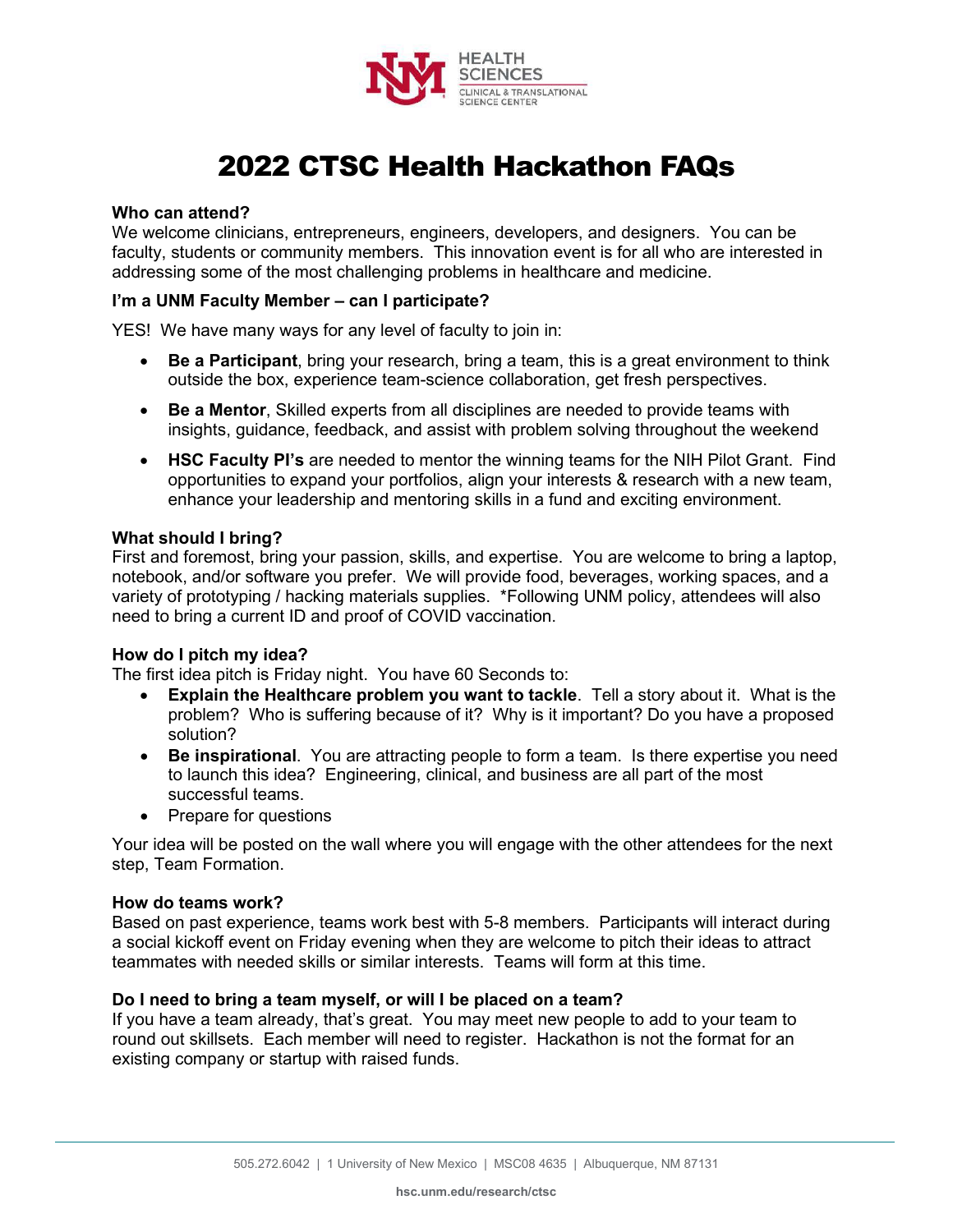

# **What if I don't have a team?**

If you registered as an individual and do not yet have a team, that is perfect. Friday night is all about exploring ideas, bringing a fresh perspective, and learning new skills. Participants are not required to have pre-existing ideas coming into the event.

## **I don't code -- what about me?**

Not all hackers code! In fact, you've found the perfect place and time to pick up new skills and expereince. There will be mentors, workshops, and tech talks to help ease you through the hackathon experience.

## **Do I have to stay the entire time?**

We strongly encourage you stay with your team. Team building is a critical aspect during hackathon. We provide working spaces, design supplies, consultants, and many resources to support innovation within the quick turnaround time. However you are welcome to work off campus, and come and go as you please.

## **At the end of the event, what should a finished proposal look like?**

Teams will have 5 minutes to present their project; 3 minutes for a final pitch with 2 minutes Q&A by the judges. A finished project should consist of a pitch deck presented by one or all of the teammates and some type of a prototype or visualization of the solution. A/V equipment will be available. A copy of the scoring rubric is provided in your attendee packet. Judges look for solutions or products that are innovative, fresh and viable.

## **What do winning teams receive?**

Winning teams are invited to apply for grants from the CTSC of up to \$10,000 to help bring their ideas to life. The NIH funded grants require an HSC Principal Investigator (PI) to be identified on the grant. The PI supports and mentors the team throughout the grant process, execution, and closing. Teams can self-select an HSC PI or CTSC can assist in finding an appropriate PI.

## **What about Parking?**

As an afterhours / weekend event, parking will be available around the Domenici Building. You are welcome to park in any surface lot with available spaces without a special permit EXCEPT pay station spaces (including parking structures), reserved spaces, 'R' lot, and ADA spaces. Be sure to follow the rules for those spaces. Need a map? [Click here to view](https://pats.unm.edu/maps/parking-zone-maps-folder/m-zone-map-2021.png)  [the North Campus parking options.](https://pats.unm.edu/maps/parking-zone-maps-folder/m-zone-map-2021.png)

#### **How do I connect to a wireless network during the hackathon?**

The WiFi is: HSC Guest

## **Will I be photographed?**

By agreeing to participate, you acknowledge that you could be photographed, video-taped, recorded, etc. and could be used in various forms of media.

## **\*Health & Safety**

We are committed to providing a safe and educational experience for all attendees. As a UNM hosted event, all participants, organizers, and guests agree to abide by current UNM Health & Safety policies and standards. Here are some tips before you arrive:

• **Arrive early.** To allow time for parking and check-in.